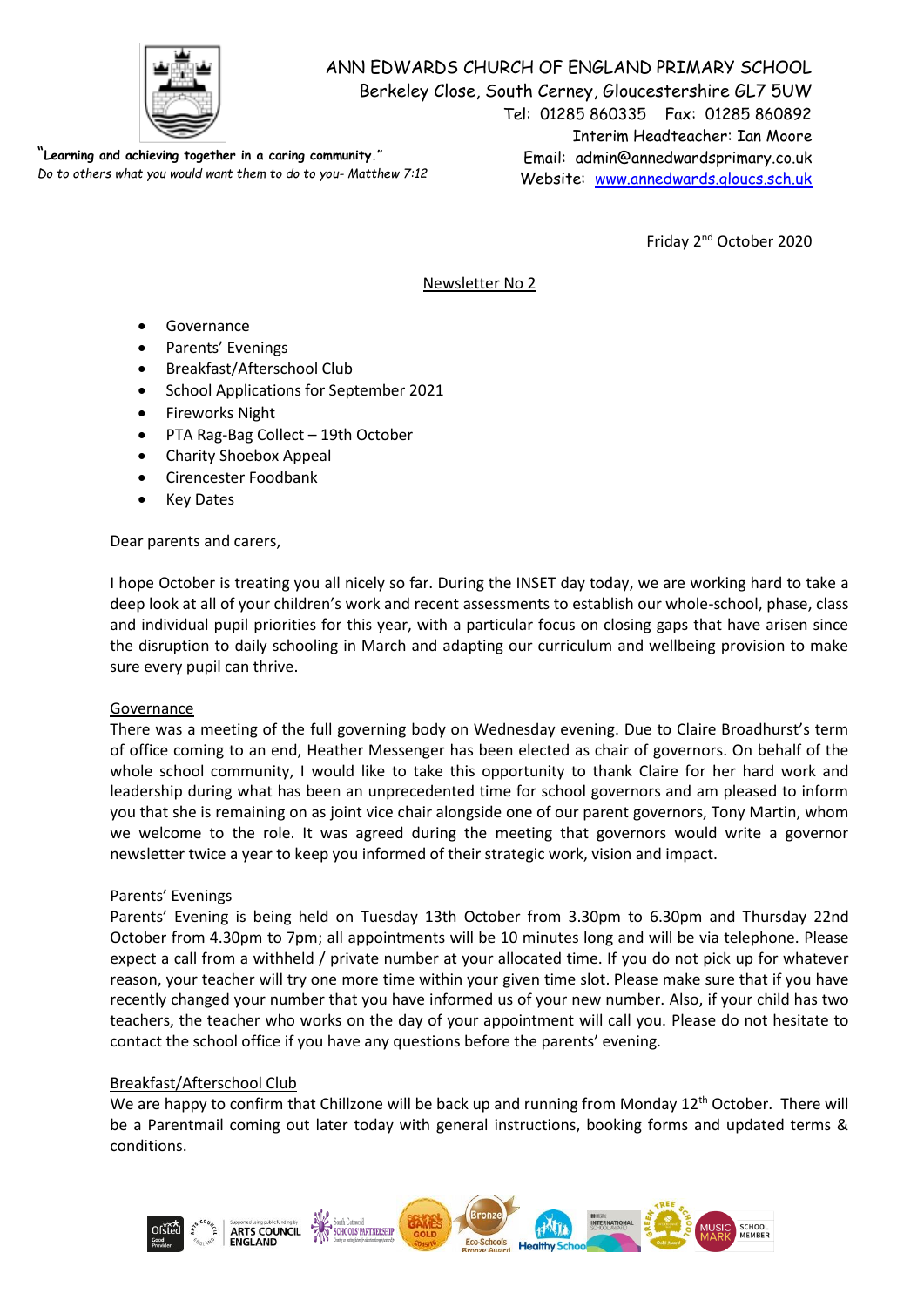## School Applications for September 2021

The application window is now open to apply for children to join our Reception class in September 2021. Please spread the word amongst friends, family, neighbours and the wider community. You can apply by visiting [https://www.gloucestershire.gov.uk/education-and-learning/school](https://www.gloucestershire.gov.uk/education-and-learning/school-admissions/apply-for-a-primary-or-infant-school-place/)[admissions/apply-for-a-primary-or-infant-school-place/](https://www.gloucestershire.gov.uk/education-and-learning/school-admissions/apply-for-a-primary-or-infant-school-place/) - The deadline for applications is Friday 15<sup>th</sup> January 2021. Furthermore, you can now also apply for secondary school places if you have a child in Year 6 by applying via [https://www.gloucestershire.gov.uk/education-and-learning/school](https://www.gloucestershire.gov.uk/education-and-learning/school-admissions/apply-for-a-secondary-school/)[admissions/apply-for-a-secondary-school/.](https://www.gloucestershire.gov.uk/education-and-learning/school-admissions/apply-for-a-secondary-school/) We are happy to provide any assistance with this process, for example accessing and completing the forms or talking through the process. Please contact the school office where either Ele or Sarah will be able to assist you directly or pass you to our Family Liaison Officer, Jo Jones, who can offer further support if necessary.

## Fireworks Night

Unfortunately, the Fireworks Night has been postponed this year due to coronavirus safety measures such as the Rule of Six and the need to social distance. We are already in discussions for 2021!

## PTA Rag-Bag Collect  $-19<sup>th</sup>$  October

If you're having a Summer/Autumn clear out this weekend or next, then please take part in our Rag-Bag collection at school on Monday 19<sup>th</sup> October 2020. It's easy and simple. Bag up any unwanted clothes, paired shoes, handbags and belts and drop it into our designated drop off area in the gravel car park and leave the rest to us….

The drop off point will be clearly marked and there will be a one-way system to encourage distancing. It will be available from 8.00am to 3.30pm so no need to do at school drop off times. If it is wet, there will be a gazebo to keep the clothes dry! The PTA will collect and recycle all bags on your behalf.

We could make up to £400 per tonne in weight for the school with your unwanted items: a great and easy way for you to support the school with fundraising, while decluttering and reusing at the same time! Thank you as always for your continued support.

## Charity Shoebox Appeal

a Joan Townsend, is collecting shoeboxes for T4U. All shoeboxes to be dropped off to Joan at 42 River Way, South Cerney by 4<sup>th</sup> November.

More info about the charity can be found at: <https://teams4u.com/shoebox-appeal/>

## Cirencester Foodbank

Although we are unable to visit the church as a school this year for Harvest celebrations, it is the time of year when we explore gratitude around food, interconnectedness and raise awareness that accessing basic, nutritious foodstuffs can be an increasing challenging for people in our own communities. We are working with the Cirencester Foodbank to ensure that we reach the people who need support and Rachel Brindley, the Foodbank manager, has provided some facts about the provision.

1. Cirencester Foodbank is an independent charity operating across Cirencester, Fairford, Lechlade and Tetbury. It belongs to the Trussell Trust Foodbank network. There are more than 420 Trussell Trust Foodbanks in the UK.

2. In the last 12 months, Cirencester Foodbank has helped over 4,700 local people, a 23% increase. Since the start of March 2020, the Foodbank has helped over 4,300 people, an increase of more than 60%. Anyone can need support from a Foodbank. It could be someone in your class, someone in your family or a neighbour.

3. To come to Foodbank, you have to be issued with a voucher. Foodbank vouchers are now issued on a computer. Foodbank vouchers are available from people and organisations who help us such as doctors,